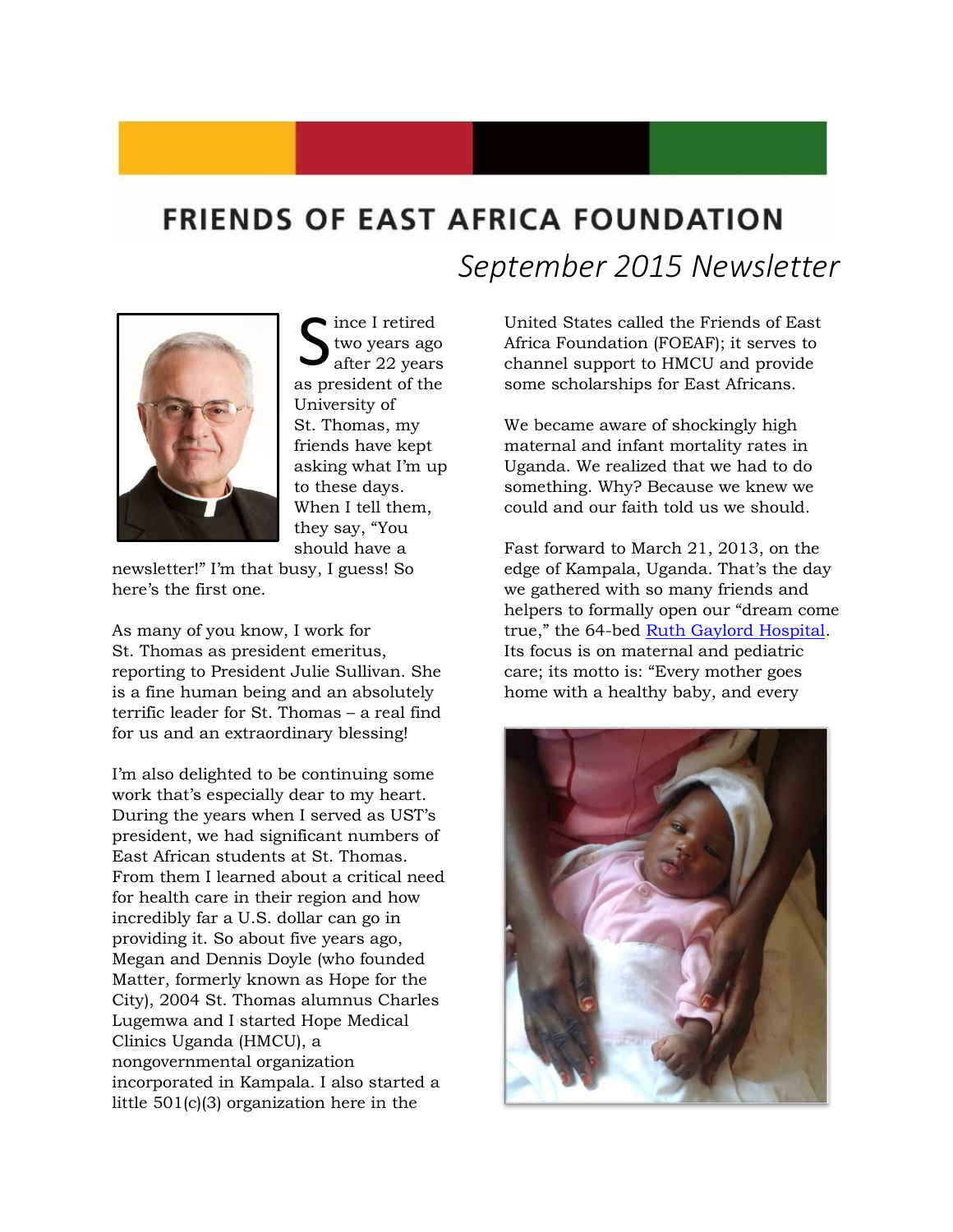

baby, with a healthy mom." This little hospital also provides general emergency services as well as dental care.

The Archbishop of Kampala and other community leaders gave speeches, and local Catholic school children gave music and drum performances to dedicate the new hospital. During the ceremony, I suddenly realized that this special



day was also the birthday of my own late mom, Mary Alice Dease, mother of nine. I knew she was smiling!

Infants and small children, whose immune systems are still developing,

are so vulnerable to the major threats they face: malaria, other tropical infections and waterborne pathogens. East African doctors often tell new parents: "Until this child is 5, it is not yours. It is God's." Just being born in sub-Saharan Africa is a great risk.

In July 2014, we hired a CEO for the hospital: Peter Kiggundu, another Ugandan Tommie. He double majored in accounting and entrepreneurship, and then earned an M.B.A. here in 2013. He has been a godsend, as last year the hospital served 10,255 patients!

This summer, with the generous help of the Doyles, the hospital acquired a Perkins 15KVA diesel generator large



enough to easily handle the power needs of the entire hospital complex during grid interruption. They

also funded a high-quality commercial washer and dryer.

Our current challenge is to complete our 19,012 square-foot "Building C" before the rainy season. Its three levels, ramped for handicap accessibility, will enable us to provide space for our men patients as well as residential apartments for interns, residents, visiting doctors and nurses. I must raise \$99,000 to complete this project and would, of course, welcome assistance at any level.

That's what I've been up to! You can find the Friends of East Africa Foundation at 2130 Summit Avenue, St. Paul, MN 55105. If you need more information, I'd love to hear from you. My office phone number is (651) 962-8520.

As ever, warm regards!

Dennis Dease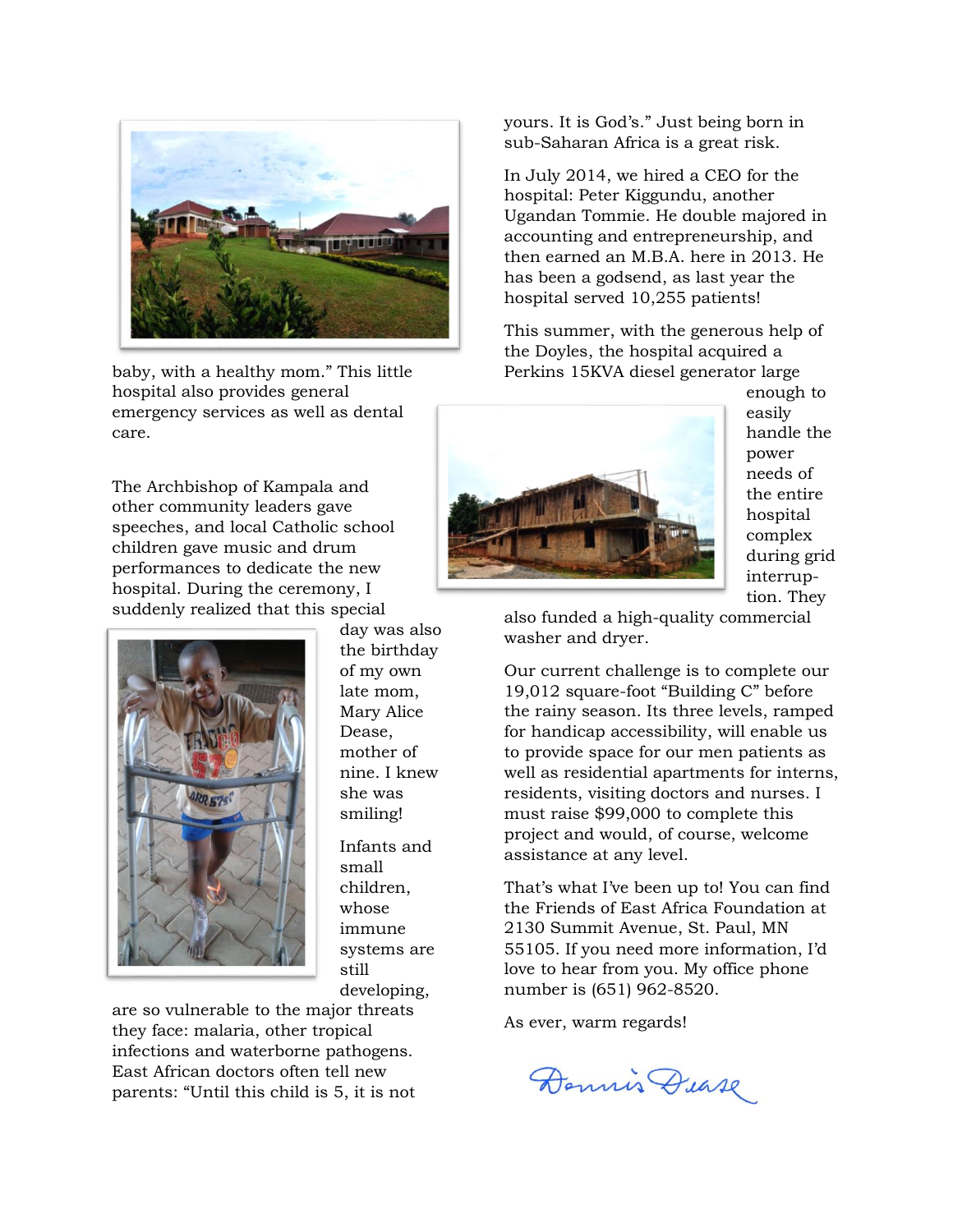| <b>YEAR</b>              | <b>INPATIENTS</b> | Change | <b>OUTPATIENTS</b> | Change | <b>ANTENATAL</b><br><b>VISITS</b> | Change | <b>NORMAL</b><br><b>DELIVERIES</b> | Change |
|--------------------------|-------------------|--------|--------------------|--------|-----------------------------------|--------|------------------------------------|--------|
| January-<br>June<br>2014 | 535               |        | 3,518              |        | 274                               |        | 68                                 |        |
| January-<br>June<br>2015 | 280               | $-48%$ | 4,898              | $+48%$ | 366                               | $+34%$ | 105                                | +54%   |

## **Ruth Gaylord Hospital Statistics, First Six Months of 2014 and 2015**



*This little fellow came to the hospital critically ill with malaria, but he's well now.*

Peter Kiggundu, chief executive officer of the Ruth Gaylord Hospital, reported that the hospital treated 868 patients for malaria – 14 percent of total hospital visits – in the first six months of 2015. Other common ailments treated between January and June of this year were respiratory tract infections (484 patients), urinary tract infections (351) and conditions such as pneumonia, gastroenteritis, ulcers and injuries sustained in traffic accidents.

Because of a significant change in the way malaria patients are managed, inpatient visits have been reduced by nearly half. Quinine has been replaced with a more-advanced drug, Artesunate, which can be given by injection once every 12 hours rather than intravenously. Diagnoses also are accomplished more quickly with laboratory tests rather than admitting patients for monitoring and observation. As a result, outpatient services are growing while the number of inpatient admissions was down last year.

"After we open the [surgery] theatre, most likely in September, then we expect to have more inpatients," Kiggundu added.

| <b>YEAR</b>          | <b>SCANS</b> | <b>DENTAL VISITS</b> | <b>GRAND TOTAL</b> | Change |
|----------------------|--------------|----------------------|--------------------|--------|
| January-June<br>2014 | 199          | 200                  | 4,736              |        |
| January-June<br>2015 | 230          | 219                  | 6,098              | $+29%$ |